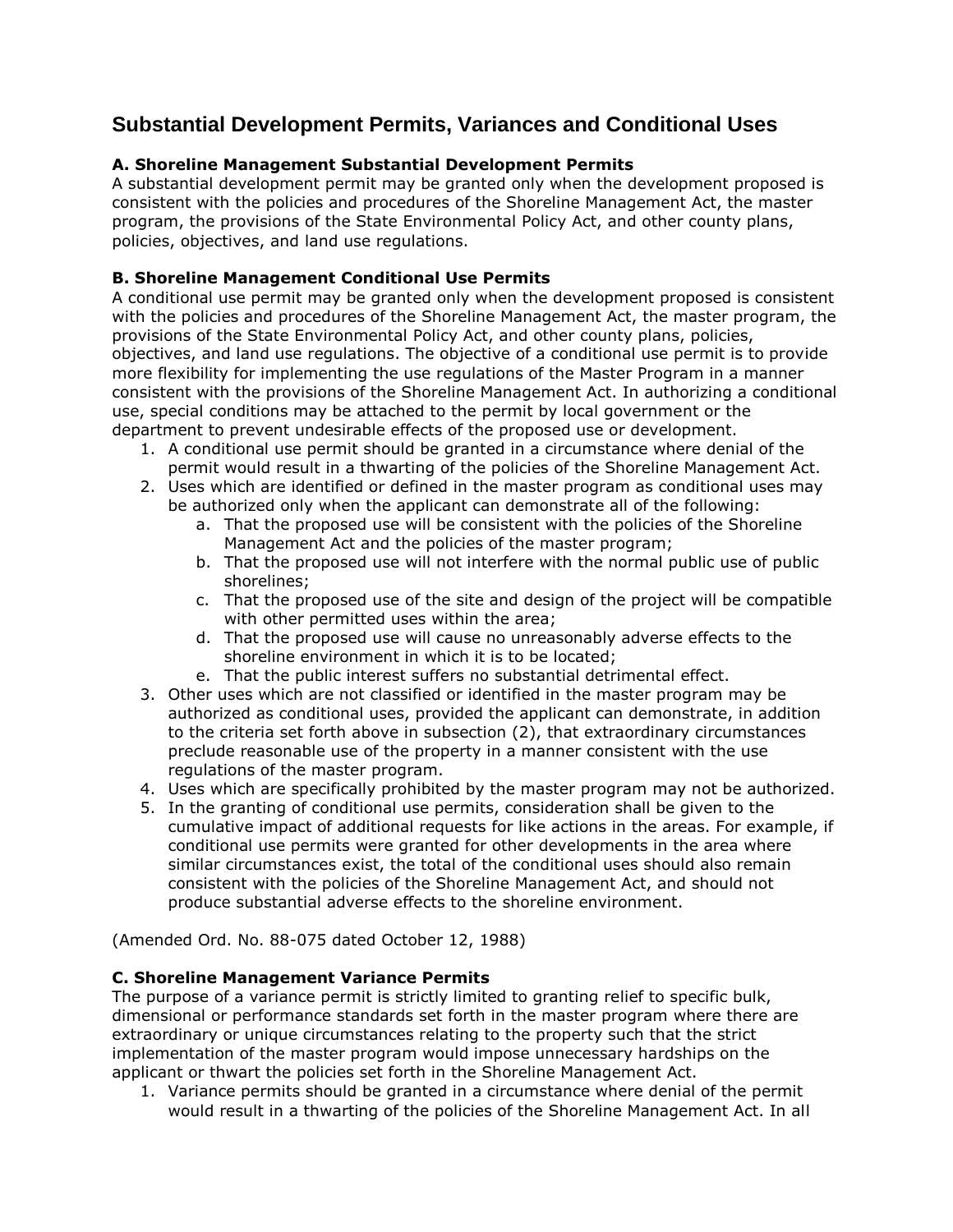instances extraordinary circumstances shall be shown, and the public interest shall suffer no substantial detrimental effect.

- 2. In the granting of all variance permits, consideration shall be given to the cumulative impact of additional requests for like actions in the area. For example, if variances were granted to other developments in the area where similar circumstances exist, the total of the variances should also remain consistent with the policies of the Shoreline Management Act, and should not produce substantial adverse effects to the shoreline environment.
- 3. Variance permits for development that will be located landward of the ordinary high water mark, except within those areas designated as marshes, bogs, or swamps, pursuant to WAC 173-22, shall be authorized only if the applicant can demonstrate all of the following:
	- a. That the strict application of the bulk, dimensional, or performance standards set forth in the master program precludes or significantly interferes with a reasonable permitted use of the property;
	- b. That the hardship described above is specifically related to the property, and is the result of unique conditions such as irregular lot shape, size, or natural features, and the application of the master program, and not, for example, from deed restrictions or the applicant's own actions;
	- c. That the design of the project will be compatible with other permitted activities in the area, and will not cause adverse effects to adjacent properties or the shoreline environment designation;
	- d. That the variance authorized does not constitute a grant of special privilege not enjoyed by the other properties in the area, and will be the minimum necessary to afford relief;
	- e. That the public interest will suffer no substantial detrimental effects.
- 4. Variance permits for development that will be located either waterward of the ordinary high water mark, or within marshes, bogs, or swamps designated pursuant to WAC 173-22, shall be authorized only if the applicant can demonstrate all of the following:
	- a. That the strict application of the bulk, dimensional, or performance standards set forth in the master program precludes or significantly interferes with a reasonable permitted use of the property;
	- b. That the hardship described above is specifically related to the property, and is the result of unique conditions such as irregular lot shape, size, or natural features, and the application of the master program, and not, for example, from deed restrictions or the applicant's own actions;
	- c. That the design of the project will be compatible with other permitted activities in the area, and will not cause adverse effects to adjacent properties or the shoreline environment designation;
	- d. That the variance authorized does not constitute a grant of special privilege not enjoyed by the other properties in the area, and will be the minimum necessary to afford relief;
	- e. That the public rights of navigation and use of the shorelines will not be adversely affected by the granting of the variance;
	- f. That the public interest will suffer no substantial detrimental effects.

(Amended Ord. No. 89-012 dated March 15, 1989)

All applications for substantial development, variance and conditional use permits shall be forwarded to the Department of Ecology, pursuant to WAC 173-14-090 and 173-14-130, as amended, for final approval or disapproval. No approval or disapproval shall be considered final until same has been acted upon by the Department of Ecology or until appeal